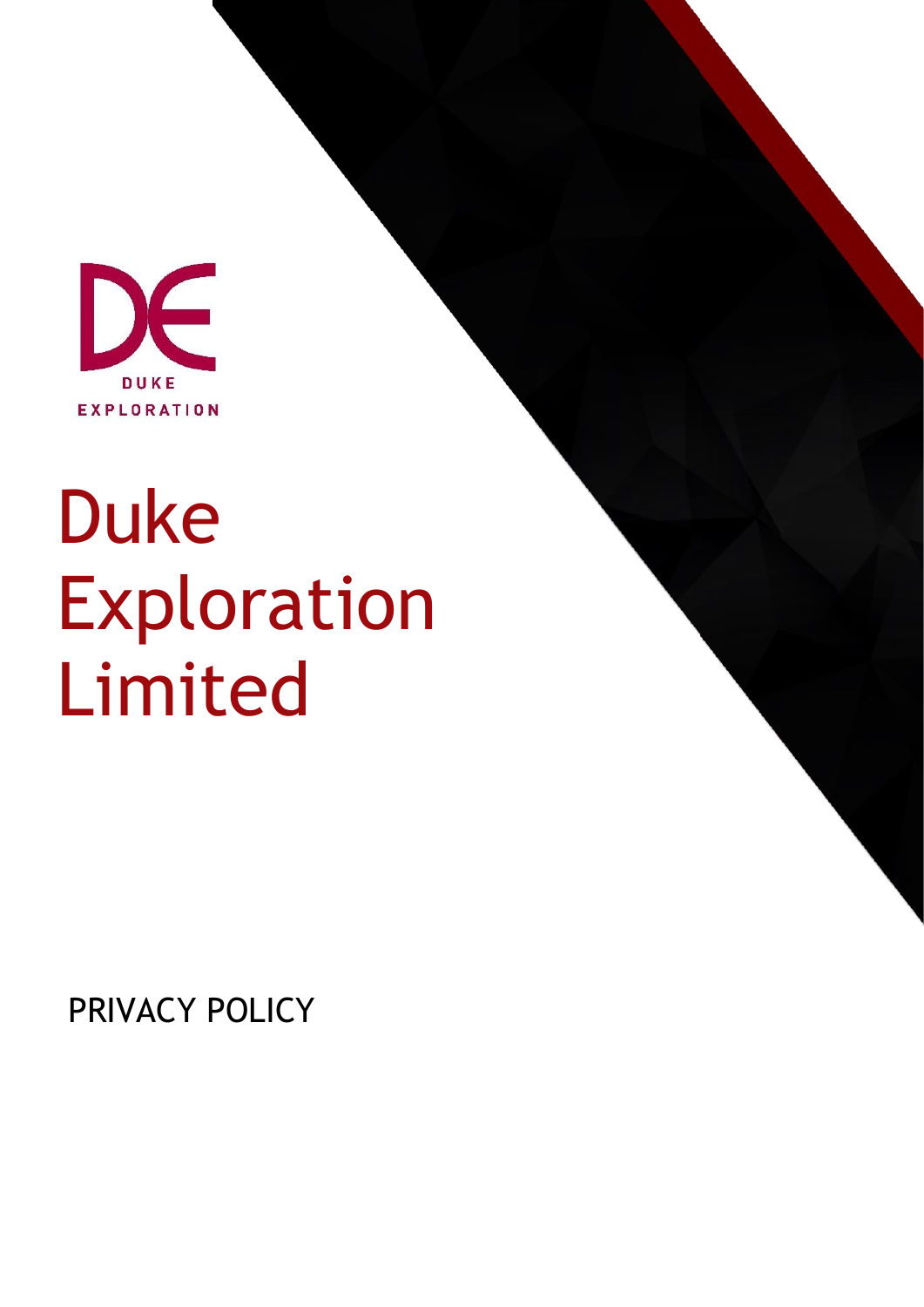

#### **DUKE EXPLORATION LIMITED** ABN 28 119 421 868

#### **1 OVERVIEW**

Duke Exploration Limited ACN 119 421 868 (**the Company**) and its subsidiaries (if any) (the **Group**) are committed to protecting and safeguarding privacy by ensuring that personal information which is collected by the Group, is handled in accordance with Australian Privacy Legislation and National Privacy Principles.

This Privacy Policy (**Policy**) outlines the ways in which the Group collects, uses and manages personal information obtained from Directors, employees, contractors engaged by the Group, shareholders and any other stakeholders.

The Group is bound by the Australian Privacy Principles (**APP** or **National Privacy Principles**) set out in the Privacy Act 1988 (Cth) (**Privacy Act**).

## **2 COLLECTION OF INFORMATION**

The Group collects personal information:

- if it is necessary for one or more of its functions or activities;
- by lawful and fair means, and not in an unreasonable intrusive way; and / or
- where it is reasonable and practicable to do so, only from the individual.

In collecting information, the Group takes reasonable steps to ensure that the individual is aware of:

- the Group's name and contact details;
- the fact that the individual may gain access to the personal information provided;
- the purposes for which the personal information is collected;
- the organisations (or the types of organisations) to which the Group usually discloses personal information;
- any law that requires the particular personal information to be collected; and
- the main consequences (if any) for the individual if all or part of the personal information is not provided.

The Group will take reasonable steps to ensure that personal information which is collected, used or disclosed is accurate, complete and up-to-date.

## **3 HOW THE GROUP USES AND DISCLOSES PERSONAL INFORMATION**

The Group may share your personal information with people within the Company who 'need to know' that information, and may disclose your personal information to third parties including the authorities; the Group's advisors; suppliers of IT services; third parties engaged by the Group for the purpose of providing services to shareholders; to protect any intellectual property rights in any materials displayed on or otherwise available from the Group's website; for the purposes of seeking legal or other professional advice; to respond to a legal request or comply with a legal obligation; and to enforce the Group's website Terms and Conditions of Use.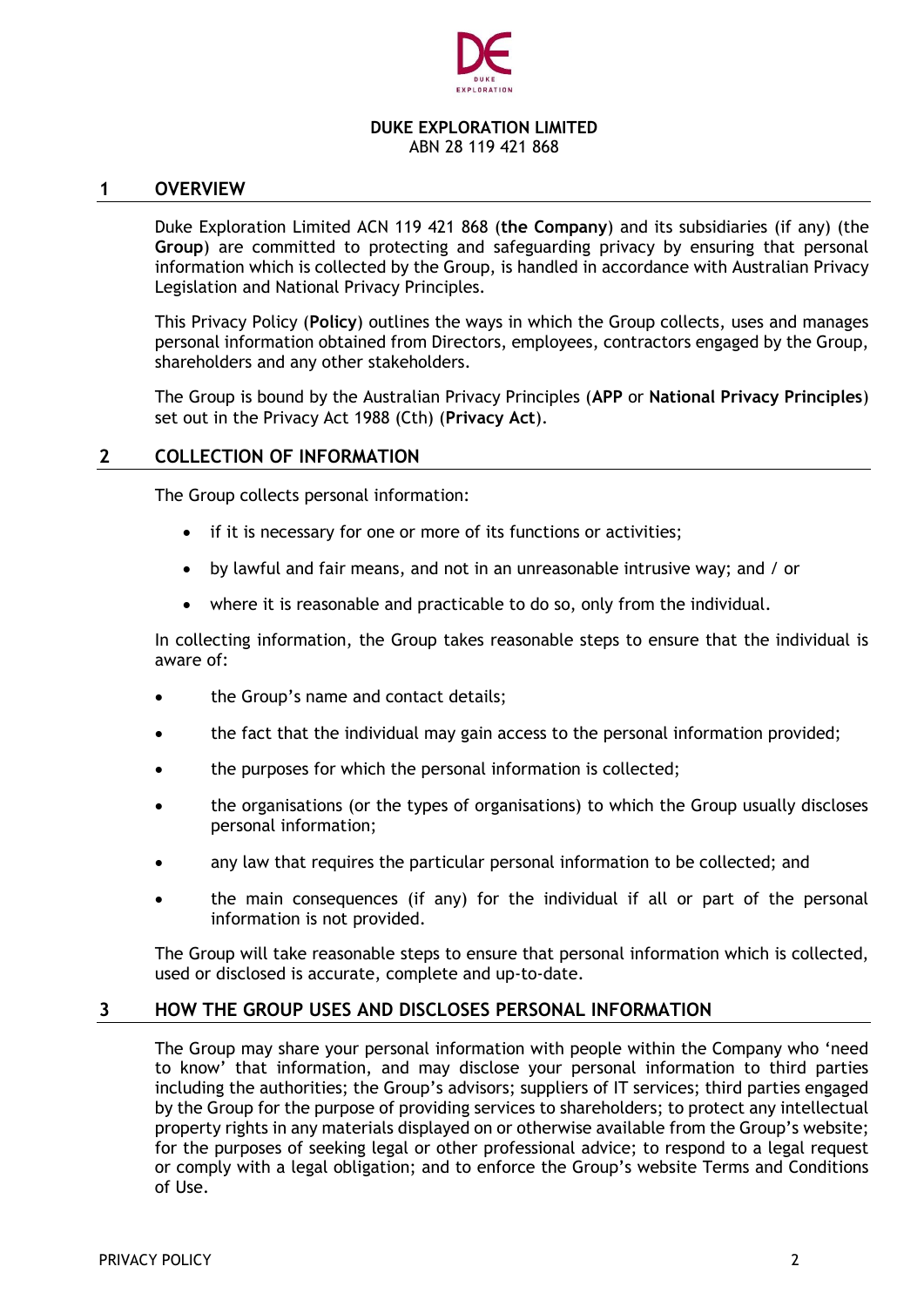The Group may disclose your personal information to third parties in the event that the Group sells, buys or merges with any business or assets, including to prospective sellers or buyers of such businesses or assets.

Because the Group operates globally, your personal information may be shared with overseas entities. The Group may also contract with third party service providers located in the USA, Japan and other countries. While these parties will be subject to confidentiality, they are not required to comply with the Privacy Act, and may have different disclosure requirements under their local laws. Although information is encrypted where possible and efforts are made to protect your information, when you agree to this Privacy Policy, you acknowledge that the Company will not be responsible for the actions of overseas third parties. This list of countries may change from time to time.

# **4 SECURITY AND STORAGE OF PERSONAL INFORMATION**

The Group will take reasonable steps to:

- $\Box$  protect the personal information held by the Group from misuse and loss;
- protect the personal information held by the Group from unauthorised access, modification or disclosure; and
- destroy or permanently de-identify personal information if it is no longer needed for any purpose permitted under the Privacy Act.

## **5 USE AND DISCLOSURE OF INFORMATION**

The Group is permitted to use or disclose personal information where:

- $\Box$  the individual has consented to the use or disclosure;
- it reasonably believes that the use or disclosure is necessary to reduce or prevent a serious, immediate threat to health or safety;
- $\Box$  it reasonably suspects that unlawful activity has been, is being or may be engaged in and the use or disclosure is a necessary part of its investigation, or in reporting on the matter to the relevant authorities; or
- $\bullet$   $\Box$  such use or disclosure is required under or authorised by law.

## **6 HOW TO ACCESS PERSONAL INFORMATION / RIGHT TO RECTIFICATION**

The Company will take reasonable steps to ensure that personal information held about you is accurate, complete and up to date.

You may request access to, or correction of personal information about you which is held by the Company via writing to the Company's Privacy Officer.